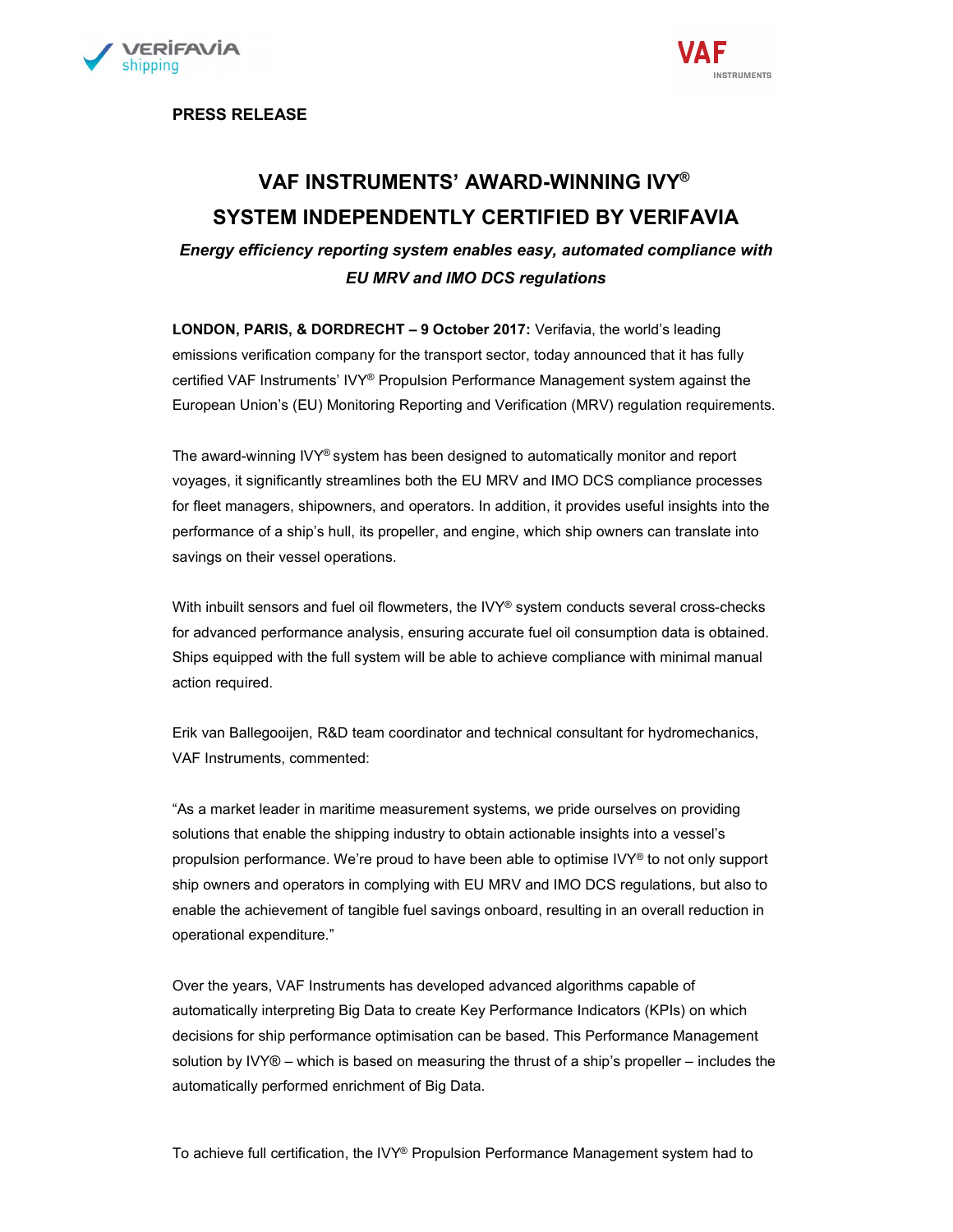



undergo a thorough review against the requirements of the EU MRV Regulation 2015/757. In addition, VAF Instruments had to demonstrate that its system meets the MRV data collection requirements and follows the best practices set by the ISO standard 25051 on software engineering.

Nicolas Duchêne, Technical Director, Verifavia Shipping, commented:

 "Our experienced team of EU MRV and IMO DCS auditors were impressed with the sophistication, process, and functionality of the IVY® Propulsion Performance Management system. In addition, the VAF instruments team was very efficient and professional throughout the entire certification process, and we have every confidence that their innovative system will accurately and transparently support shipping companies in complying with the EU MRV Regulation but also with the IMO DCS regulation further down the line."

According to the EU MRV regulation, shipping companies with vessels exceeding 5,000 gross tonnage (GT) and calling at an EU port on or after January 1st 2018 for commercial purposes must report fuel consumption and carbon emissions on all voyages, as well as emissions while at berth. Additional required information includes distance travelled, time spent at sea, details of the cargo carried, transport work, and average energy efficiency expressed in fuel consumption or carbon emissions per distance or per transport work.

In addition, the IMO has outlined a roadmap through to 2023 which is focused on developing a comprehensive strategy for the reduction of GHG emissions from shipping. In April 2015, the IMO's Marine Environment Protection Committee (MEPC) agreed to mandatory requirements for ships to record and report data on their fuel consumption. At MEPC70 in October 2016, it was decided that these requirements would be adopted as modifications to MARPOL Annex VI.

The IVY® system is fully automated, and enables ship owners and operators to easily collect all relevant data required for compliance with the IMO Data Collection System (IMO DCS) and the EU MRV regulations.

– ends –

## About Verifavia Shipping:

Verifavia Shipping, and Verifavia Shipping Hellas which serves the Greece and Cyprus-based shipping market, strives to be the maritime industry's first choice for the provision of efficient, competitive, and flexible emissions verification information and services worldwide.

 By combining its innovative approach and streamlined procedures with the technical expertise and industry knowledge of its team, Verifavia Shipping provides a top-class service that ensures its customers experience a smooth verification journey.

For more information about Verifavia Shipping, visit http://www.verifavia-shipping.com. For up-to-date information and news about the MRV Regulation, follow http://twitter.com/VerifaviaMarine.

## About VAF Instruments:

VAF Instruments' mission is to reduce the environmental impact of fuels and other liquids used and processed by industries. They do so by developing innovative and accurate measurement solutions that create and increase awareness about inefficient operations and show where improvements can be made. Since 1938, VAF Instruments has supplied cutting-edge solutions for fuel efficiency, propulsion performance and environmental compliance. As the